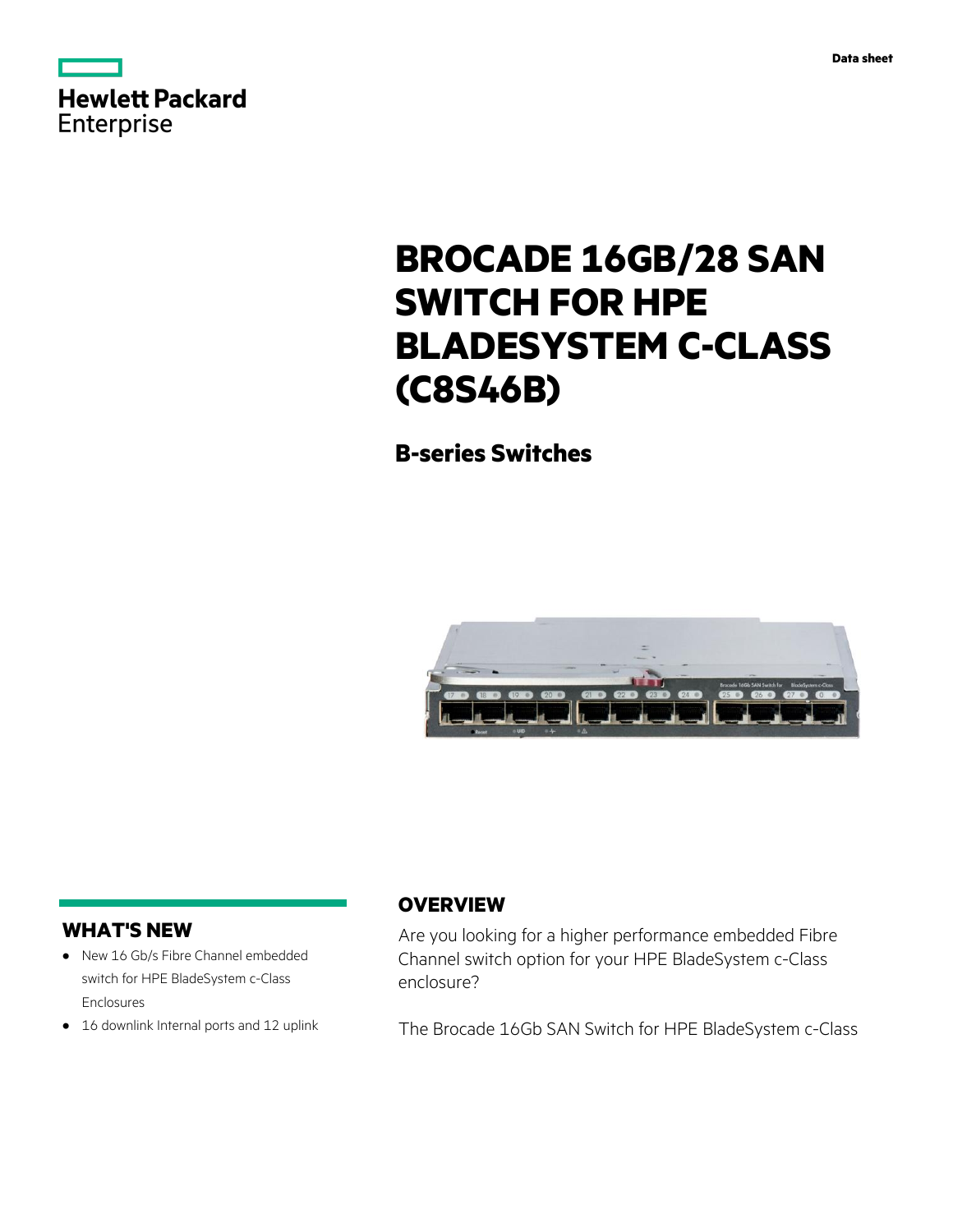(SFP+ or SFP) external ports

- **·** Internal Port Support for 8 Gb/s and 16 Gb/s BladeSystem Fibre Channel Mezzanine cards. For specific support details see HPE BladeSystem Fibre Channel Adapters
- **·** Support for up to six switches per c7000 chassis

represents the next generation of embedded Fibre Channel switches with 16 Gb/s performance. It hot-plugs into the back of the HPE BladeSystem c-Class Enclosure and its integrated design frees up rack space, enables shared power and cooling, and reduces cabling and small form-factor pluggables. Enhanced trunking support with external switches provides higher bandwidth to enable demanding applications and high density server virtualization. In addition, the 16 or 28 auto-sensing ports support lower bandwidth components for investment protection and an upgrade license enables customers to 'pay as they grow'. The Brocade 16Gb SAN Switch saves space and cost, simplifies the SAN environment, enables easier deployment and management and delivers the performance required for higher throughput applications.

### **FEATURES**

### **Enables Data Center Consolidation and Cost Savings Through Stateof-the-art Design and Performance**

The Brocade 16 Gb SAN Switch for HPE BladeSystem c-Class enables data center consolidation with HPE BladeSystem c-Class enclosures through a state-of-the-art zero-footprint design while lowering cost through shared power and cooling, fewer cables and SFPs and a reduction in space.

Enables support of virtualized environments through industry leading 16 Gb/s Fibre Channel performance. Both internal and external facing ports auto-sense lower bandwidth components for flexibility and investment protection (4, 8 or 16 Gb/s for external ports and 8 or16 Gb/s for internal ports).

### **Enables High Density Virtualization and Deployment of I/O Intensive Applications on HPE BladeSystems**

The Brocade 16 Gb SAN Switch for HPE BladeSystem c-Class offers a non-blocking architecture that supports up to 896 Gb/s of full duplex throughput.

Supports port trunking of up to 8 SAN ports for a total of up to 128 Gb/s balanced throughput. Trunking of the SAN-facing ports with external Brocade or HPE Bseries Switches provides a high-bandwidth solution while lowering costs through fewer SFPs and cables.

Enables organizations to better manage data flows and meet service level agreements while maintaining optimized application performance in virtual environments with new Adaptive Networking services, including Adaptive Fabric Quality of Service, Traffic Isolation, and Ingress Rate Limiting.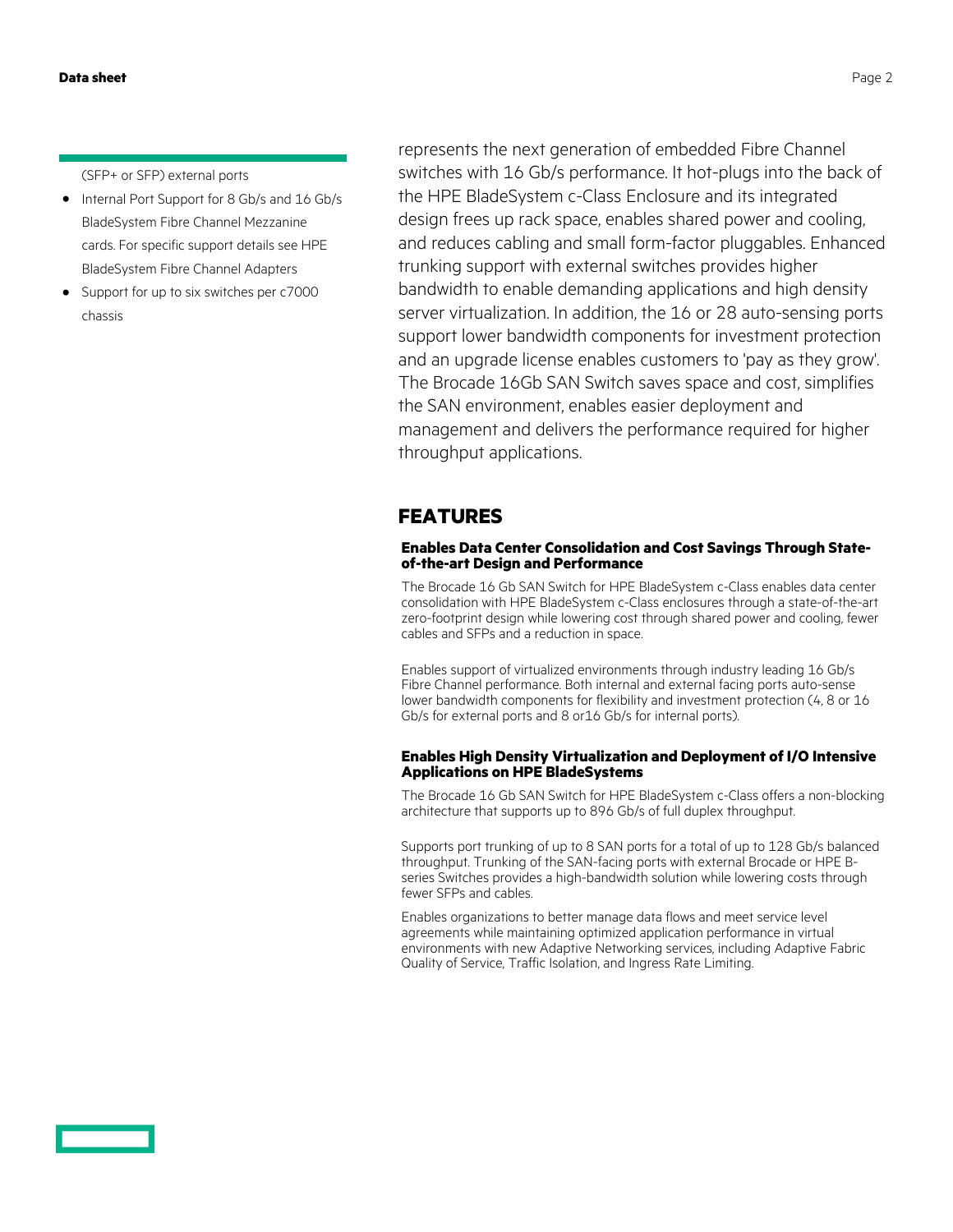### **Simplifies Data Center Management Through Integration with Management Platforms and Tools**

The Brocade 16 Gb SAN Switch for HPE BladeSystem c-Class integrates with HPE Onboard Administrator for BladeSystem, HPE Systems Insight Manager, and HPE Storage Essentials.

Leverages existing HPE B-series management and monitoring tools.

Enables the use of industry standard interfaces to integrate management with other applications.

<u>e a se</u>

## **Technical specifications Brocade 16Gb/28 SAN Switch for HPE BladeSystem c-Class**

| <b>Product Number</b>        | C8S46B                                                                                                                                                                                                                               |
|------------------------------|--------------------------------------------------------------------------------------------------------------------------------------------------------------------------------------------------------------------------------------|
| <b>Port speed</b>            | 16 Gb/s Fibre Channel                                                                                                                                                                                                                |
| Aggregate switch bandwidth   | 896 Gb/s<br>End-to-end, full duplex                                                                                                                                                                                                  |
| <b>Encryption capability</b> | In flight encryption                                                                                                                                                                                                                 |
| <b>Protocol supported</b>    | Fibre Channel                                                                                                                                                                                                                        |
| <b>Availability features</b> | Redundant switches per BladeSystem for high availability<br>Hot-swappable<br>Hot-code load activation                                                                                                                                |
| <b>Form factor</b>           | Embedded                                                                                                                                                                                                                             |
| <b>Upgradability</b>         | Standard 16 or 28 ports<br>12-port upgrade LTU available<br>Power Pack+ upgrade LTU also available for base models                                                                                                                   |
| <b>Software (optional)</b>   | Power Pack+ Software Bundle<br><b>ISL Trunking</b><br>Advanced Performance Monitoring<br>Fabric Watch<br><b>Extended Fabric</b><br>HPE SAN Network Advisor Enterprise Software<br>HPF SAN Network Advisor Professional Plus Software |